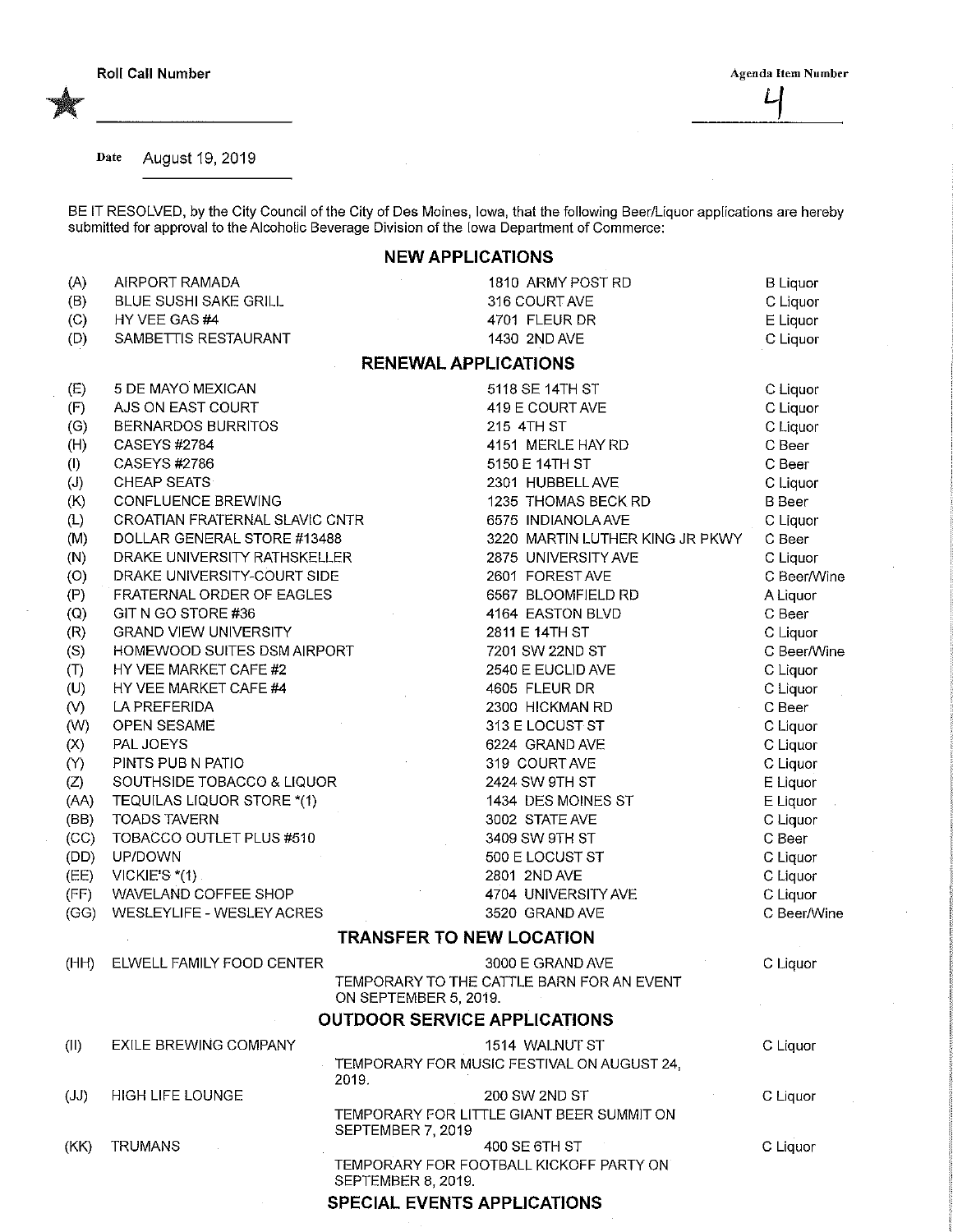Roll Call Number Agenda Item Number

 $\frac{\frac{4}{3}4}{\frac{4}{3}4}$ 

|    | Date August 19, 2019<br>٠ |  |
|----|---------------------------|--|
| L) | <b>BUZZARD BILLYS</b>     |  |

| (LL) | <b>BUZZARD BILLYS</b>          | 615 3RD ST                                                                                                                                      | Five (5) Day License |
|------|--------------------------------|-------------------------------------------------------------------------------------------------------------------------------------------------|----------------------|
|      |                                | CLASS C LIQUOR LICENSE FOR KISS CONCERT ON<br>SEPTEMBER 3 AND THOMAS RHETT CONCERT ON<br>SEPTEMBER 6, 2019.                                     |                      |
| (MM) | <b>CYCLONES UNPLUGGED</b>      | 313 WALNUT ST                                                                                                                                   | Five (5) Day License |
|      |                                | CLASS B BEER LICENSE FOR AN EVENT ON AUGUST<br>22, 2019.                                                                                        |                      |
| (NN) | FIRST FLEET CONCERTS           | 2201 GEORGE FLAGG PKWY                                                                                                                          | Five (5) Day License |
|      |                                | CLASS C LIQUOR LICENSE FOR CODY JOHNSON<br>CONCERT ON SEPTEMBER 7 AND SOCIAL<br>DISTORTION AND FLOGGING MOLLY CONCERT ON<br>SEPTEMBER 10, 2019. |                      |
| (OO) | <b>GRUMPY GOAT TAVERN</b>      | 1303 WALNUT ST (BEER TENT)                                                                                                                      | Five (5) Day License |
|      |                                | CLASS B BEER LICENSE FOR WHEELS ON WALNUT<br>ON AUGUST 28, 2019.                                                                                |                      |
| (PP) | <b>GRUMPY GOAT TAVERN</b>      | 1303 WALNUT ST (BEER TENT)                                                                                                                      | Five (5) Day License |
|      |                                | CLASS B BEER LICENSE FOR WHEELS ON WALNUT<br>ON SEPTEMBER 4, 2019. PENDING APPROVAL OF<br>BUILDING AND ZONING DEPARTMENTS.                      |                      |
| (OQ) | <b>HEIDI MITTAG</b>            | 3000 E GRAND AVE                                                                                                                                | Five (5) Day License |
|      |                                | CLASS C LIQUOR LICENSE FOR A WEDDING ON<br>SEPTEMBER 14, 2019.                                                                                  |                      |
| (RR) | IOWA LATINO HERITAGE FESTIVAL  | 1000 GRAND AVE                                                                                                                                  | Five (5) Day License |
|      |                                | CLASS B BEER LICENSE FOR FESTIVAL ON<br>SEPTEMBER 28 - 29, 2019.                                                                                |                      |
| (SS) | JOHNNYS ITALIAN STEAKHOUSE SCO | 519 PARK ST                                                                                                                                     | Five (5) Day License |
|      |                                | CLASS C LIQUOR LICENSE FOR A WEDDING SHOW<br>ON AUGUST 25, 2019.                                                                                |                      |
| (TT) | MAIN STREET CAFE & BAKERY      | 801 GRAND AVE                                                                                                                                   | Five (5) Day License |
| (UU) | OVATIONS FOOD SERVICES         | SPECIAL CLASS C LIQUOR LICENSE (BEER/WINE)<br>FOR A RECEPTION ON SEPTEMBER 12, 2019.<br>833 5TH AVE                                             | Five (5) Day License |
|      |                                | CLASS C LIQUOR LICENSE FOR THOMAS RHETT<br>CONCERT ON SEPTEMBER 6, 2019. PENDING<br>APPROVAL OF BUILDING DEPARTMENT.                            |                      |
| (VV) | SAKARI SUSHI LOUNGE            | 2600 INGERSOLL AVE                                                                                                                              | Five (5) Day License |
|      | (WW) STAR BAR                  | CLASS C LIQUOR LICENSE FOR 10-YEAR<br>ANNIVERSARY PARTY ON SEPTEMBER 1, 2019.<br>2843 INGERSOLL AVE                                             | Five (5) Day License |
|      |                                | SPECIAL CLASS C LIQUOR LICENSE (BEER/WINE)<br>FOR INGERSOLL LIVE ON AUGUST 24, 2019.                                                            |                      |
| (XX) | SUMMER IN THE CITY CONCERT     | 1401 E GRAND AVE                                                                                                                                | Five (5) Day License |
|      |                                | CLASS B BEER LICENSE FOR CONCERT ON AUGUST<br>24, 2019.                                                                                         |                      |
| (YY) | <b>TAI VILLAGE</b>             | 4200 MARTIN LUTHER KING JR PKWY<br>SPECIAL CLASS C LIQUOR LICENSE (BEER/WINE)<br>FOR ANNUAL TAI FESTIVAL ON AUGUST 31 AND<br>SEPTEMBER 1, 2019. | Five (5) Day License |
| (ZZ) | TANGERINE FOOD COMPANY         | 415 15TH ST                                                                                                                                     | Five (5) Day License |
|      |                                | CLASS C LIQUOR LICENSE FOR PAPAJOHN<br>SCULPTURE PARK CELEBRATION ON SEPTEMBER 7,<br>2019. PENDING APPROVAL OF BUILDING                         |                      |
|      |                                | DEPARTMENT.                                                                                                                                     |                      |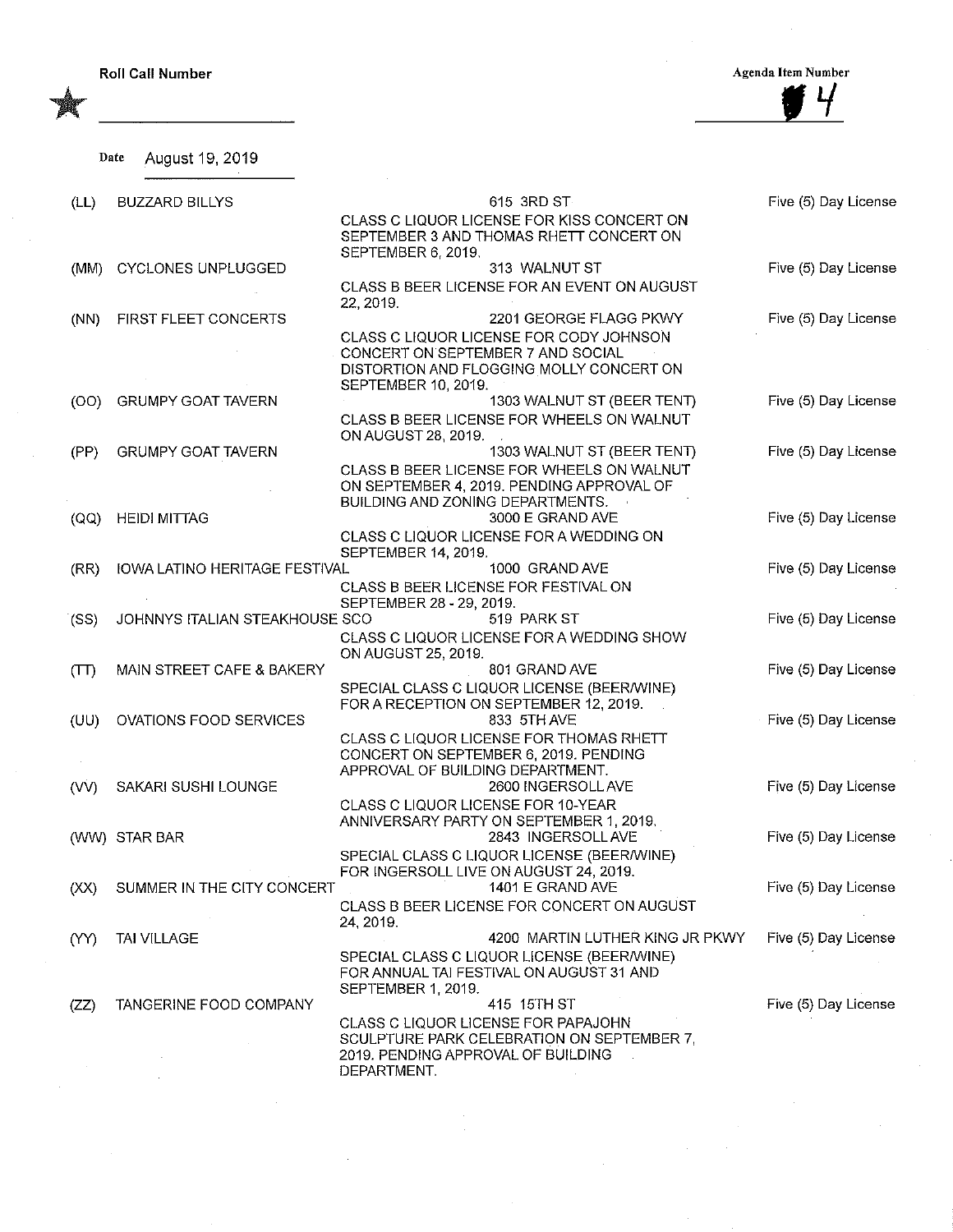Roll Call Number Agenda Item Number ł

Date August 19, 2019

 $\bar{z}$ 

|                       |             | Moved by    |                 |               | to adopt.                                                           |  |
|-----------------------|-------------|-------------|-----------------|---------------|---------------------------------------------------------------------|--|
| <b>COUNCILACTION</b>  | <b>YEAS</b> | <b>NAYS</b> | <b>PASS</b>     | <b>ABSENT</b> | <b>CERTIFICATE</b>                                                  |  |
| <b>COWNIE</b>         |             |             |                 |               |                                                                     |  |
| <b>BOESEN</b>         |             |             |                 |               | I, DIANE RAUH, City Clerk of said City hereby certify that at a     |  |
| <b>COLEMAN</b>        |             |             |                 |               | meeting of the City Council of said City of Des Moines, held on the |  |
| <b>GATTO</b>          |             |             |                 |               | above date, among other proceedings the above was adopted.          |  |
| <b>GRAY</b>           |             |             |                 |               |                                                                     |  |
| <b>MANDELBAUM</b>     |             |             |                 |               |                                                                     |  |
| WESTERGAARD           |             |             |                 |               |                                                                     |  |
| <b>TOTAL</b>          |             |             |                 |               | IN WITNESS WHEREOF, I have hereunto set my hand and affixed         |  |
| <b>MOTION CARRIED</b> |             |             | <b>APPROVED</b> |               | my seal the day and year first above written.                       |  |
|                       |             |             |                 |               |                                                                     |  |
|                       |             |             |                 | Mayor         | <b>City Clerk</b>                                                   |  |